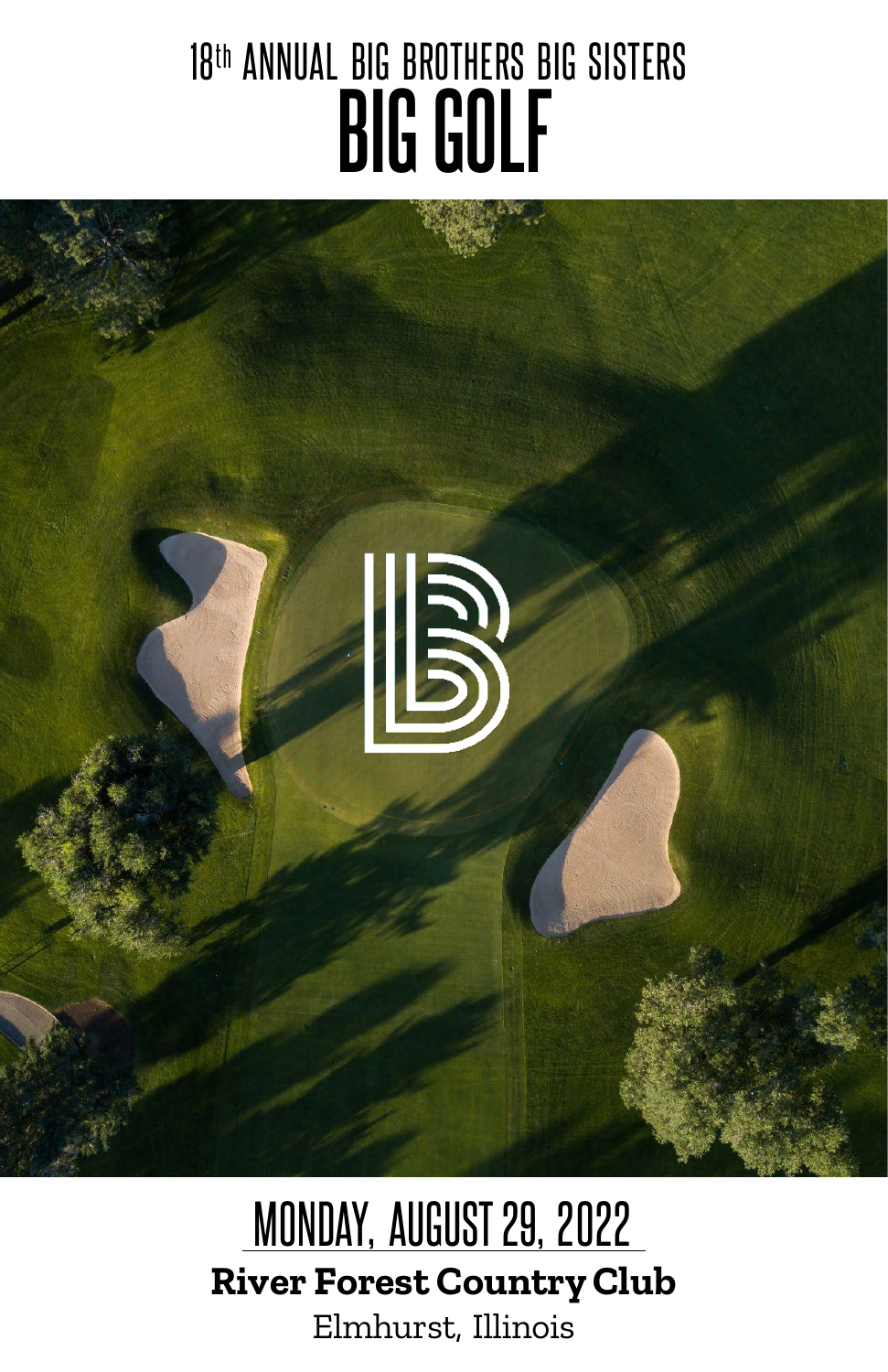### **ABOUT BIG BROTHERS BIG SISTERS**

Big Brothers Big Sisters of Metropolitan Chicago is an affiliate of the nation's largest donor-and volunteer-supported mentoring network. We provide high quality 1:1 mentoring services to over 2,100 children and their families across Cook, DuPage and Lake Counties in both Illinois and Indiana.

Big Brothers Big Sisters carefully matches children, who we call "Littles", with positive volunteer mentors, who we call "Bigs". Throughout the course of their mentoring relationship, we monitor and support the match, providing safety and quality measures, as well as activity ideas and goals. Our programs are proven to keep kids in school, out of trouble and on the path to post-graduate success.

Learn more at bbbschgo.org

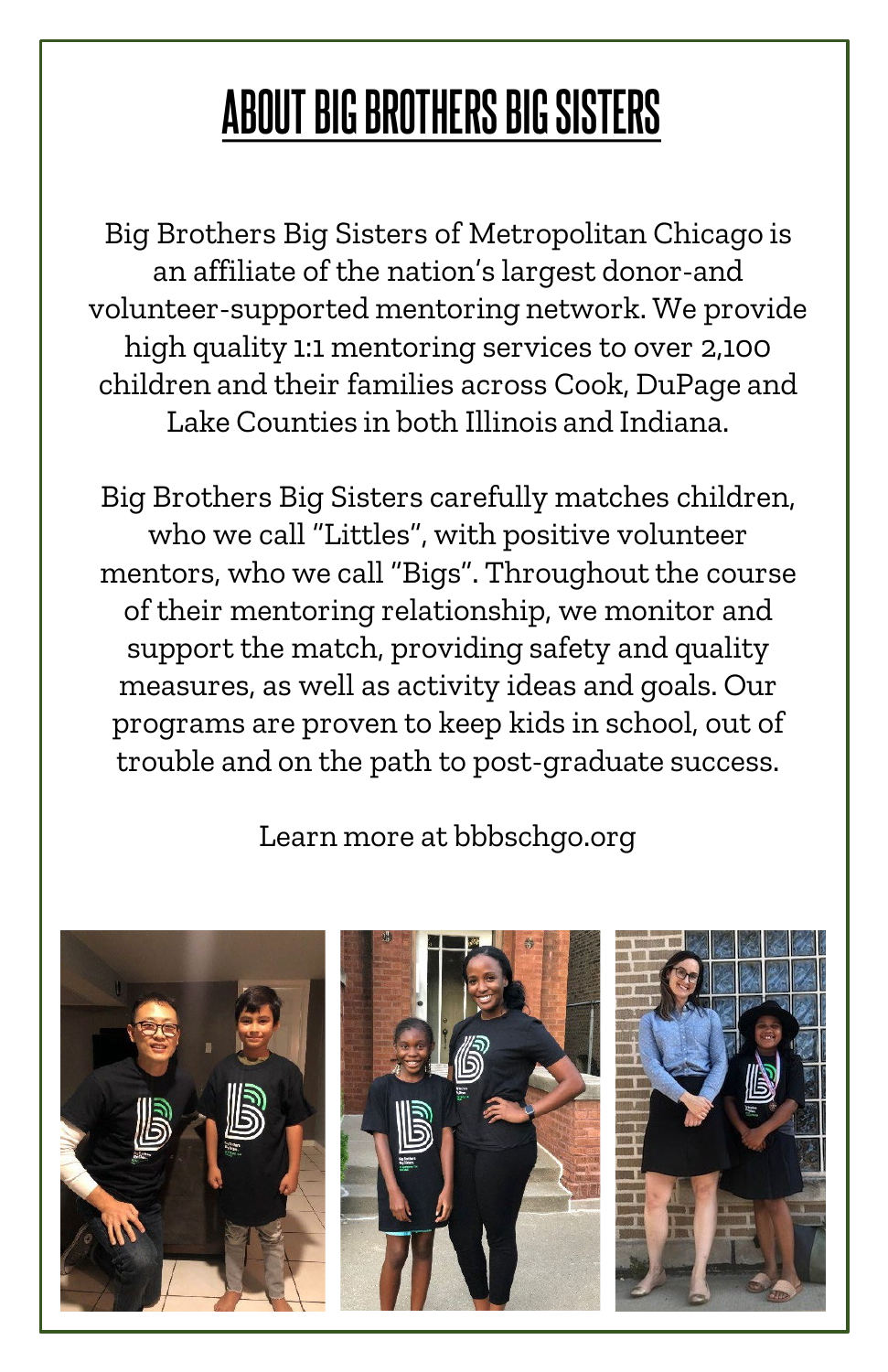# **ABOUT THE EVENT**

Since our inaugural outing in 2005, hundreds of supporters, corporate partners and board members of Big Brothers Big Sisters of Metro Chicago (BBBSChi) have come together for a day of golf, networking and fundraising. This event has raised just shy of \$2 million dollars for our life-changing mentoring programs. This year's outing will take place at River Forest Country Club on August 29,2022. River Forest Country Club, established in 1926, has been steeped in tradition and has played host to many golf champions.

Join us for another unforgettable golf outing and help us take more kids off our waitlist for a mentor.

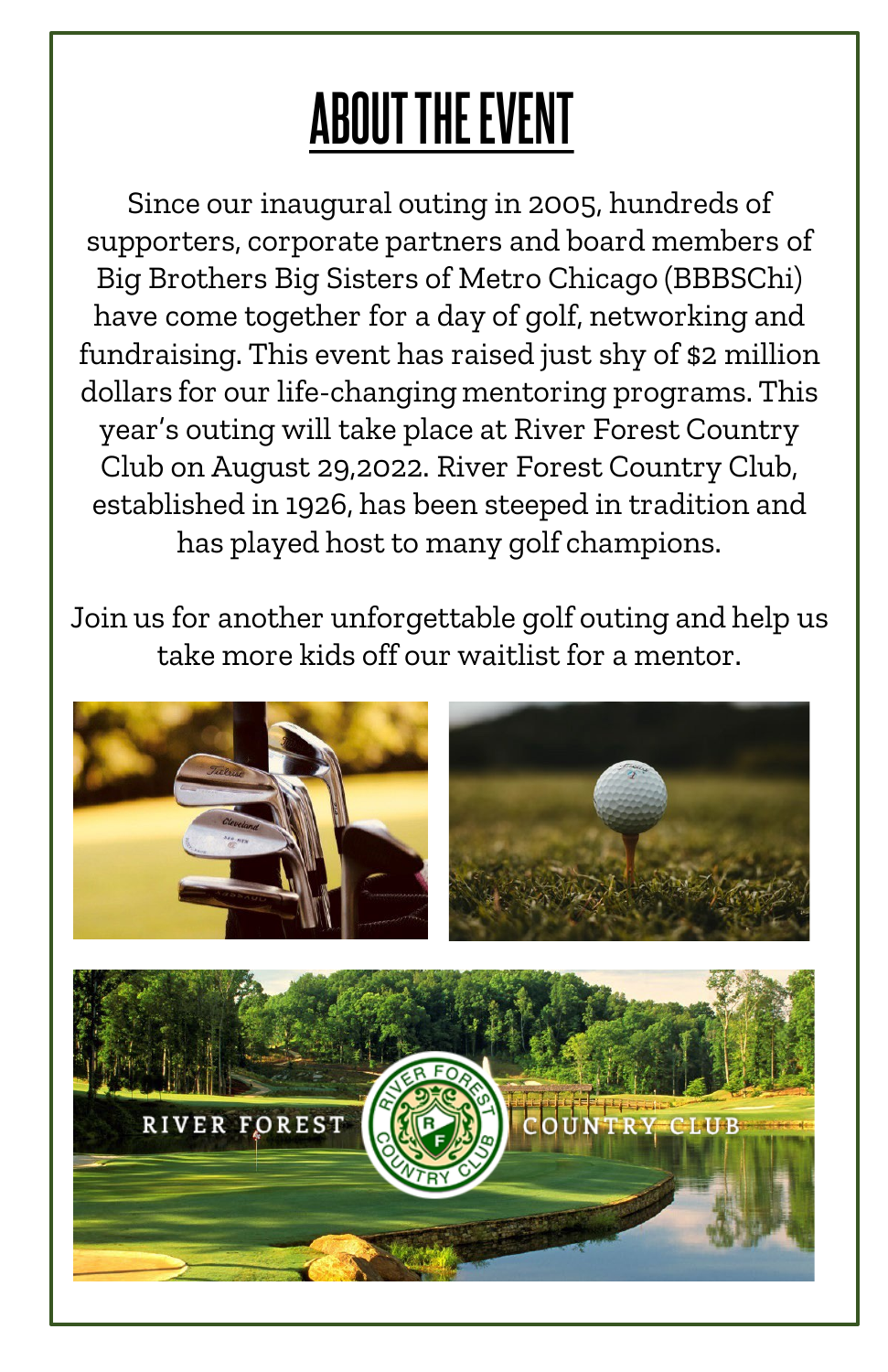## **SPONSORSHIPOPPORTUNITIES**

#### **THE BIGSPONSORSHIP | \$15,000** *Only One (1) Available*

- Includes exclusive naming rights to the 2022 event
- Two golf foursomes
- Exclusive sponsorship of the 1<sup>st</sup> and  $10^{th}$  hole
- A feature in the BBBSChi newsletter
- A feature on the BBBSChi golf outing webpage
- A post on BBBSChi social media
- A feature in pre and post-event emails
- Verbal recognition at event
- An opportunity to speak at post-event reception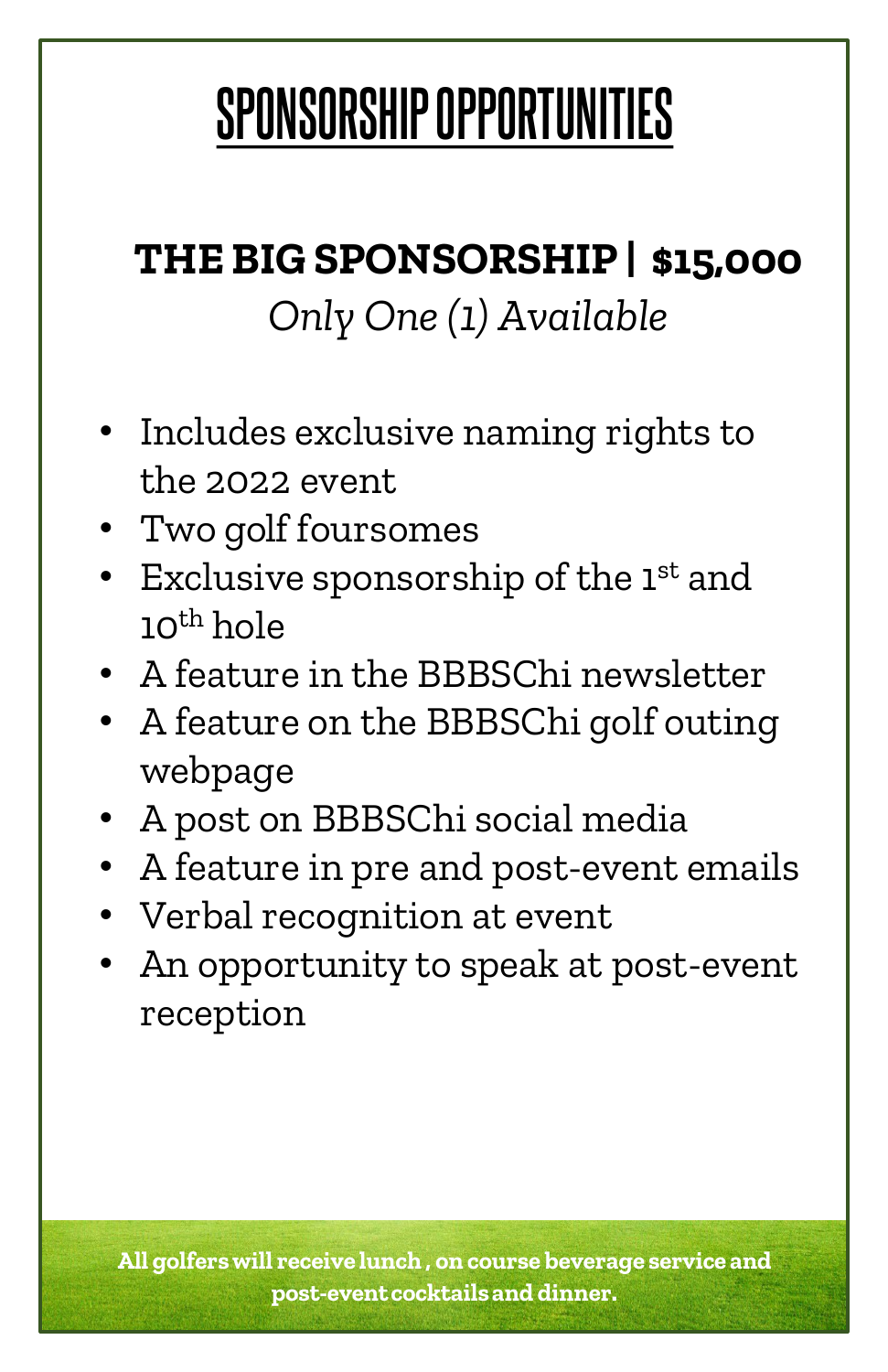# **SPONSORSHIPOPPORTUNITIES**

#### **Partner Sponsorship | \$10,000**

*Three (3) Available*

- Includes one foursome
- One hole sponsorship
- Verbal recognition at event
- Recognition in the BBBSChi newsletter
- A feature on the BBBSChi golf outing webpage
- Choose from Lunch, Cocktail, or Dinner Sponsor

#### **Champion Sponsorship | \$7,500**

*Three (3) Available*

- Includes one foursome
- One hole sponsorship
- Verbal recognition at event
- Recognition in the BBBSChi newsletter
- A feature on the BBBSChi golf outing webpage
- Choose from Raffle, Longest Drive, or Closest to the Pin

#### **Supporter Sponsorship | \$5,000**

- Includes one foursome
- One hole sponsorship

**All golfers will receive lunch , on course beverage service and post-eventcocktailsand dinner.**